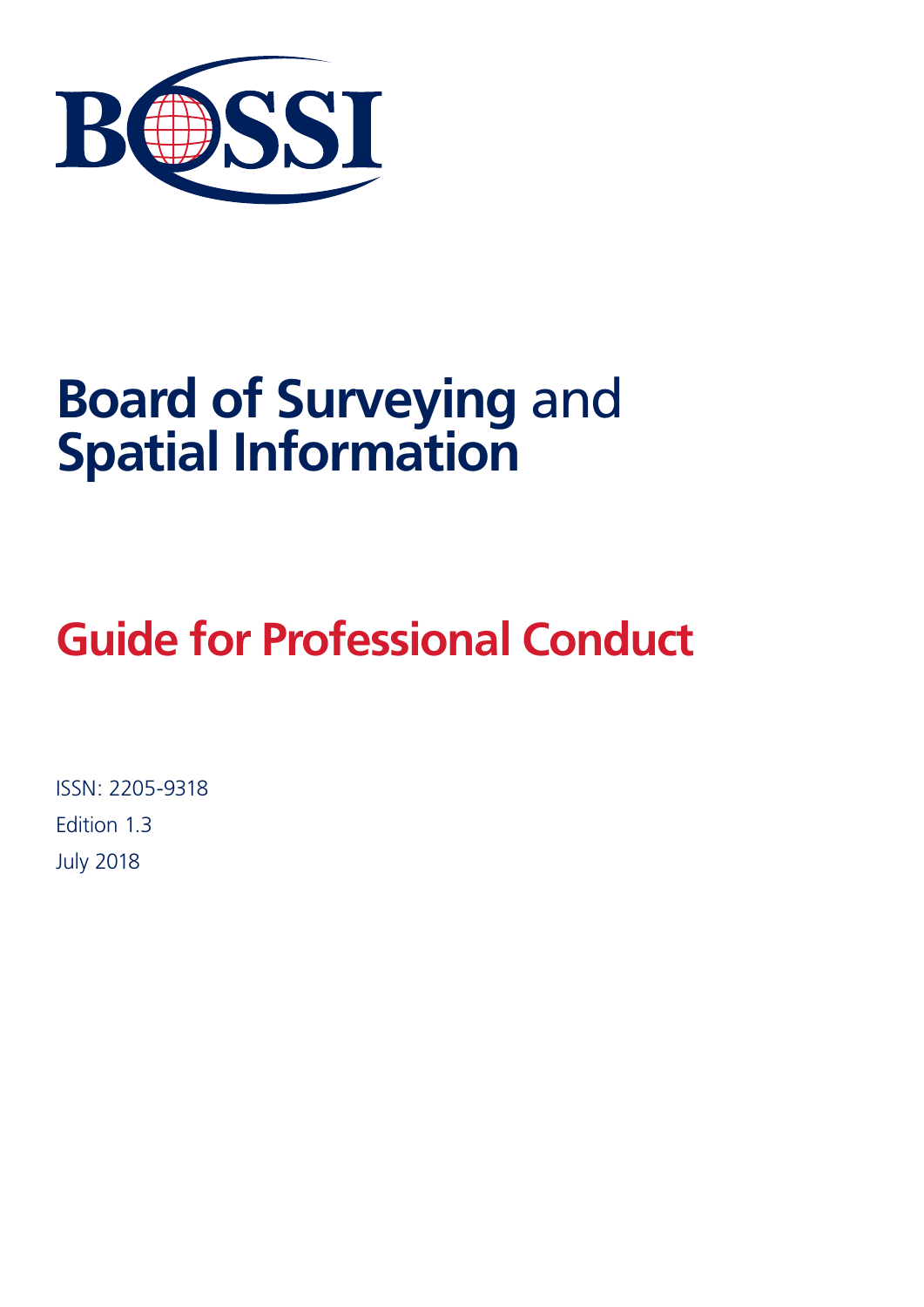Title: Guide for Professional Conduct ISSN: 2205-9318 Board of Surveying and Spatial Information www.bossi.nsw.gov.au

## **Copyright**



© Crown in right of New South Wales through the Board of Surveying and Spatial Information 2015.

This copyright work is licensed under a Creative Commons Australia Attribution 3.0 licence,

http://creativecommons.org/licenses/by-nd/3.0/au/

Any enquiries relating to the policy may be address to the Board of Surveying and Spatial Information at BOSSI@finance.nsw.gov.au

Author: Board of Surveying and Spatial Information

#### **Disclaimer**

This information is correct at the date of publication; changes after the time of publication may impact upon the accuracy of the material. Any enquiries relating to this publication may be addressed to the BOSSI Secretariat BOSSI@finance.nsw.gov.au.

Land and Property Information 346 Panorama Avenue Bathurst NSW 2795 or PO Box 143 Bathurst NSW 2795

T: 02 6332 8238 F: 02 6332 8240

July 2018

P18/10/035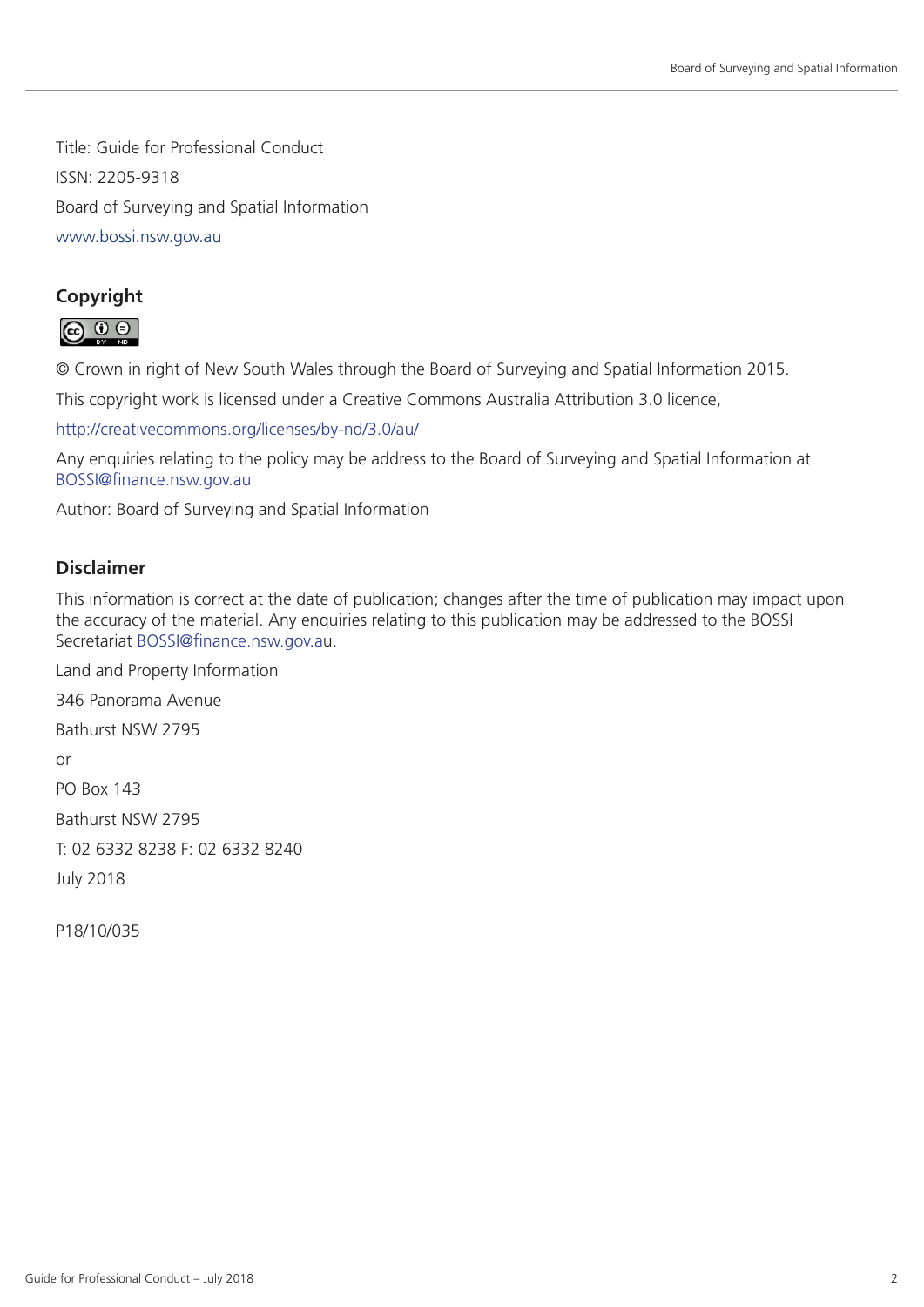# **Document summary**

### **Document control**

| Document     | Date amended                               |
|--------------|--------------------------------------------|
| Status       | First edition                              |
| Version      | 1.0                                        |
| Version Date | May 2007                                   |
| Author       | <b>Training Committee</b>                  |
| Owner        | Board of Surveying and Spatial Information |

## **Change history**

| Version | <b>Version Date</b> | <b>Authorised by</b> | <b>Change details</b>            |
|---------|---------------------|----------------------|----------------------------------|
| 1.0     | May 2007            | Manager, OSG         | New document                     |
|         | August 2013         | Michael Spiteri      | New design                       |
| 1.2     | November 2014       | Michael Spiteri      | Text errors corrected            |
| 1.3     | June 2015           | Registrar, BOSSI     | <b>ISSN</b> and formating        |
| 1.4     | May 2016            | Michael Spiteri      | Minor addition to item 3 on pg 5 |

### **Approval**

| <b>Name</b>       | <b>Role</b>      | Section the be approved |
|-------------------|------------------|-------------------------|
| Stephen Glencorse | Registrar, BOSSI | New document            |
| Michael Spiteri   | Registrar, BOSSI | New design              |
| Michael Spiteri   | Registrar, BOSSI | Text errors corrected   |
| Michael Spiteri   | Registrar, BOSSI | Cover and formating     |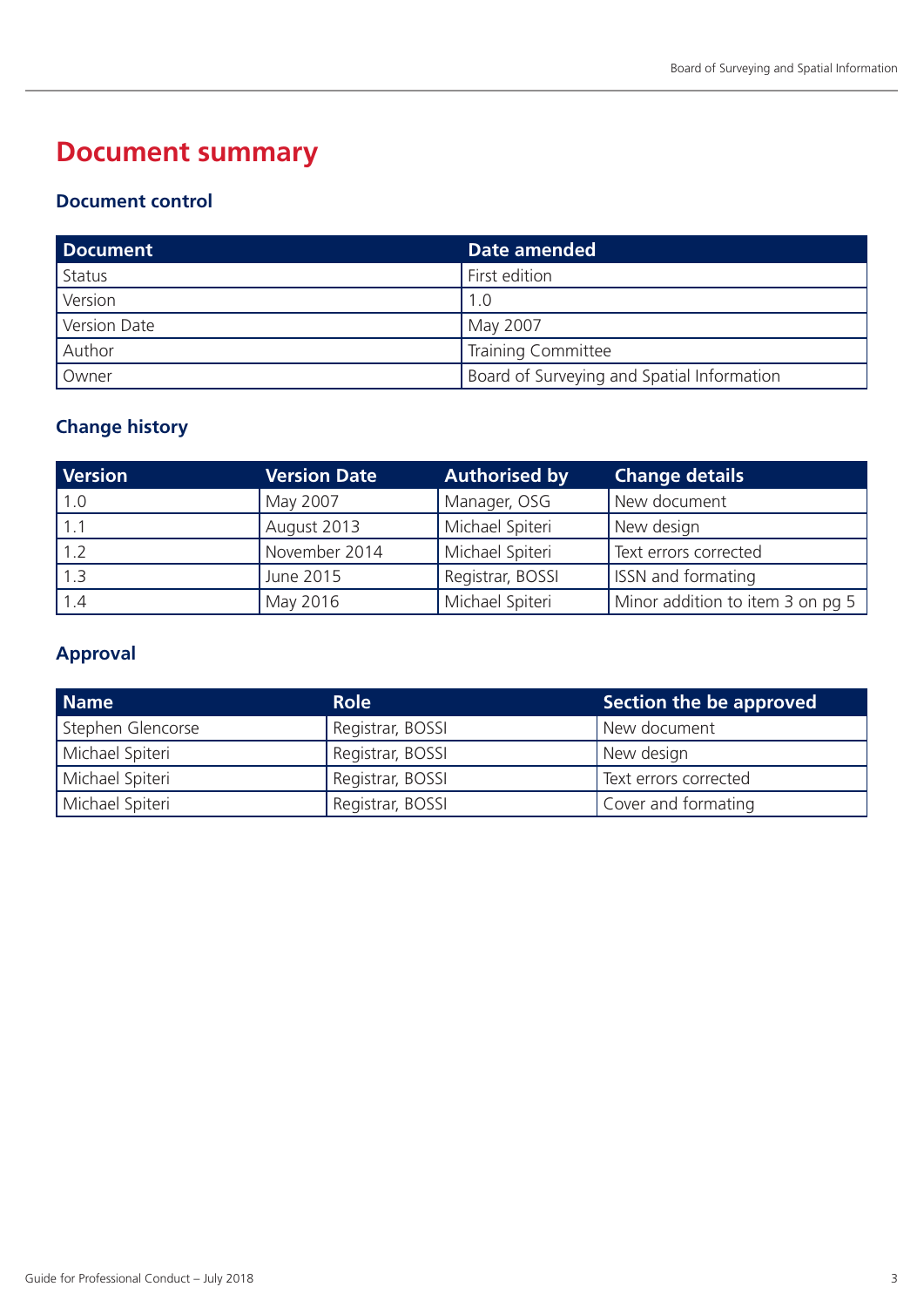# **Contents**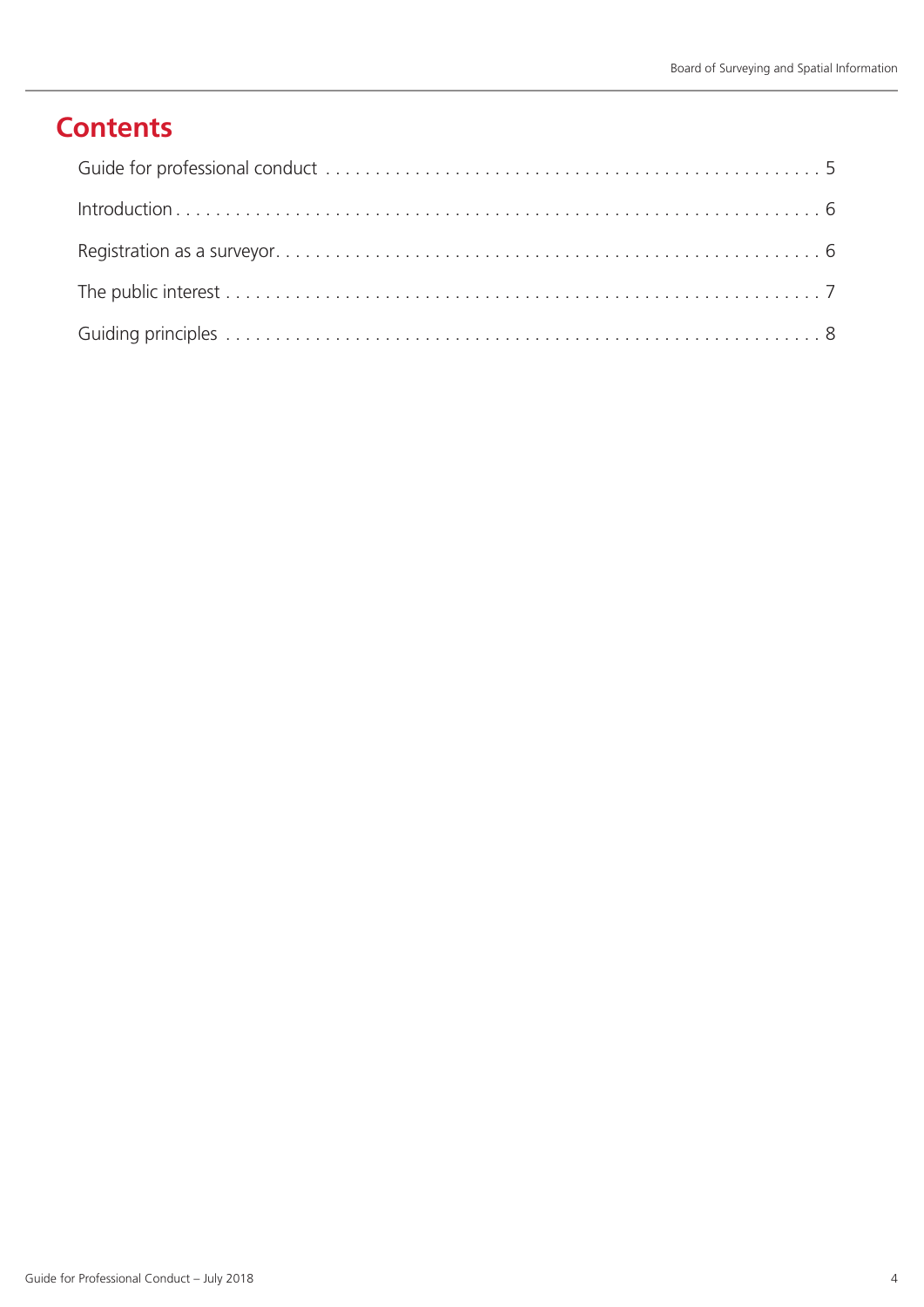## **Guide for professional conduct**

- 1. A surveyor has a duty of care to the public and shall carry out their professional duties in a manner that considers the public interest and environmental sustainability.
- 2. A surveyor shall act with honesty, integrity, equity, and without discrimination, towards any person in the community.
- 3. A surveyor shall exercise independent judgment and skill, act competently, and not accept assignments that are outside the scope of their professional competence and beyond their capacity.
- 4. A surveyor shall disclose any real or perceived conflict of interest to the relevant party.
- 5. A surveyor shall preserve the confidentiality of any information or documents in their possession and not use such information inappropriately.
- 6. A surveyor shall exercise the required level of professional supervision in accordance with the BOSSI Determination on Supervision.
- 7. A surveyor shall ensure that they have the necessary information, documentation, skills and resources to undertake and competently complete surveys.
- 8. A surveyor shall advance their knowledge and skills by undertaking Continuing Professional Development throughout their career in accordance with the BOSSI Determination on Continuing Professional Development.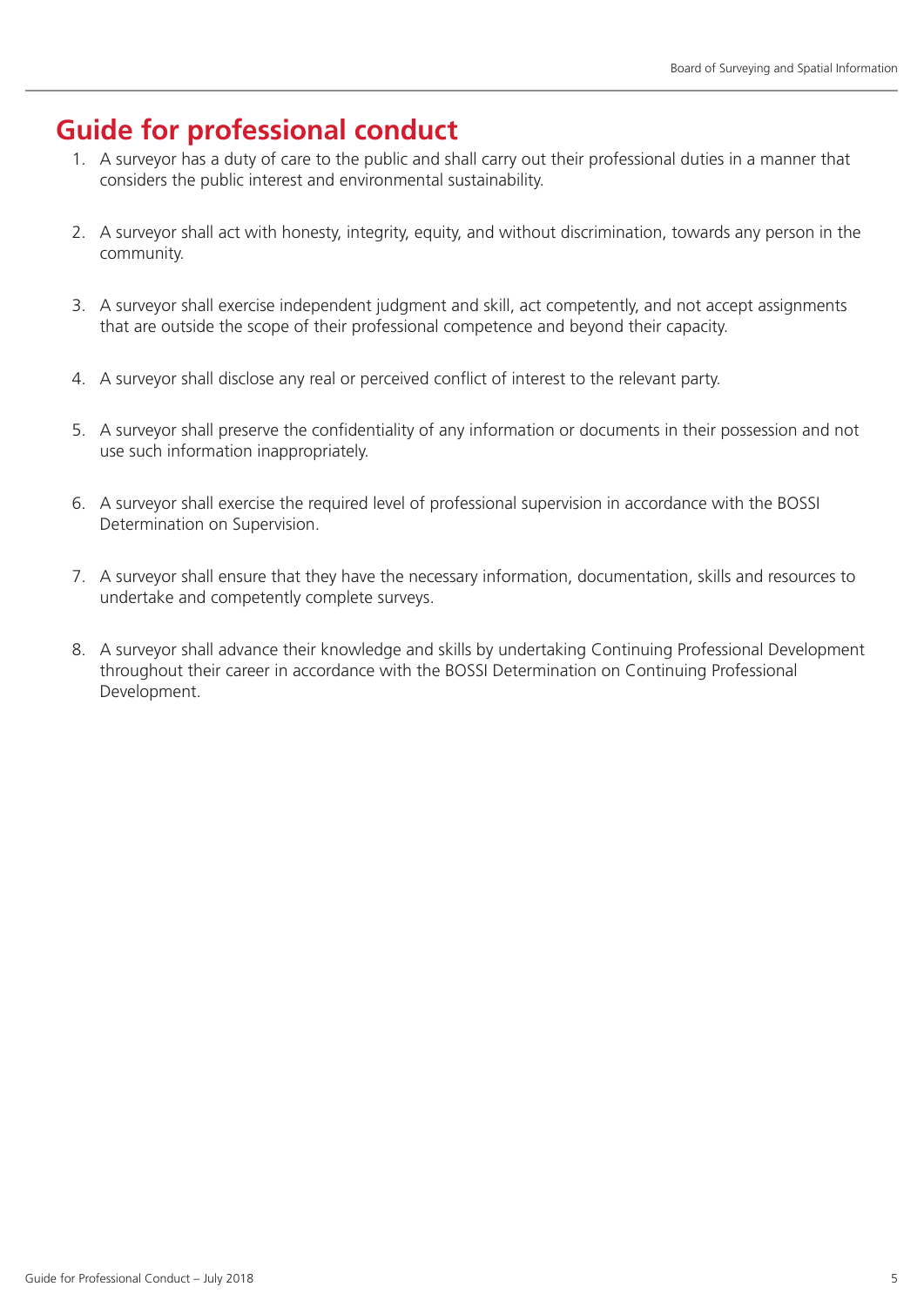## **Introduction**

This guide has been prepared to assist surveyors in fulfilling their professional and legal obligations to the public, the government and their clients.

To assist BOSSI in administering the Act and to assist surveyors in performing their duties, The Guide for Professional Conduct provides a framework for the legal, professional and public obligations of surveyors.

This guide has been modeled on the International Federation of Surveyors (FIG) Code of Ethics.

## **Registration as a surveyor**

Surveyors in New South Wales are registered under the *Surveying and Spatial Information Act 2002* (the Act).

The objectives of the Act are:

- (a) to provide for the registration of land surveyors and mining surveyors to ensure that only appropriately qualified persons carry out land surveys and mining surveys and
- (b) to ensure that registered surveyors provide services to the public in a professional and competent manner and
- (c) to provide for the maintenance of a State cadastre and ensure its integrity and
- (d) to provide for the co-ordination of surveys carried out by public authorities and for the establishment of a State control survey and
- (e) to provide for the investigation of, and the giving of advice to the government relating to, the collection, collation and dissemination of spatial information other than surveys.

The Act provides for a Board of Surveying and Spatial Information (BOSSI) which has responsibilities to administer the Act, including, amongst other things, investigating complaints against registered Surveyors and the taking of disciplinary action.

The Act also allows BOSSI to take action against a registered surveyor who is guilty of professional misconduct. The Act defines professional misconduct as, among other things, 'any act or omission that demonstrates that the surveyor is not a fit and proper person to be registered as A surveyor'.

To determine if A surveyor is a fit and proper person to provide surveying services to the public, in a professional and competent manner, BOSSI is required to consider:

- a) the reputation, honesty and integrity of the surveyor, and any past conviction
- b) whether the person possesses the qualifications, competence, character, diligence, honesty, integrity and judgement to properly perform the duties of a registered surveyor and
- c) the circumstances of the case.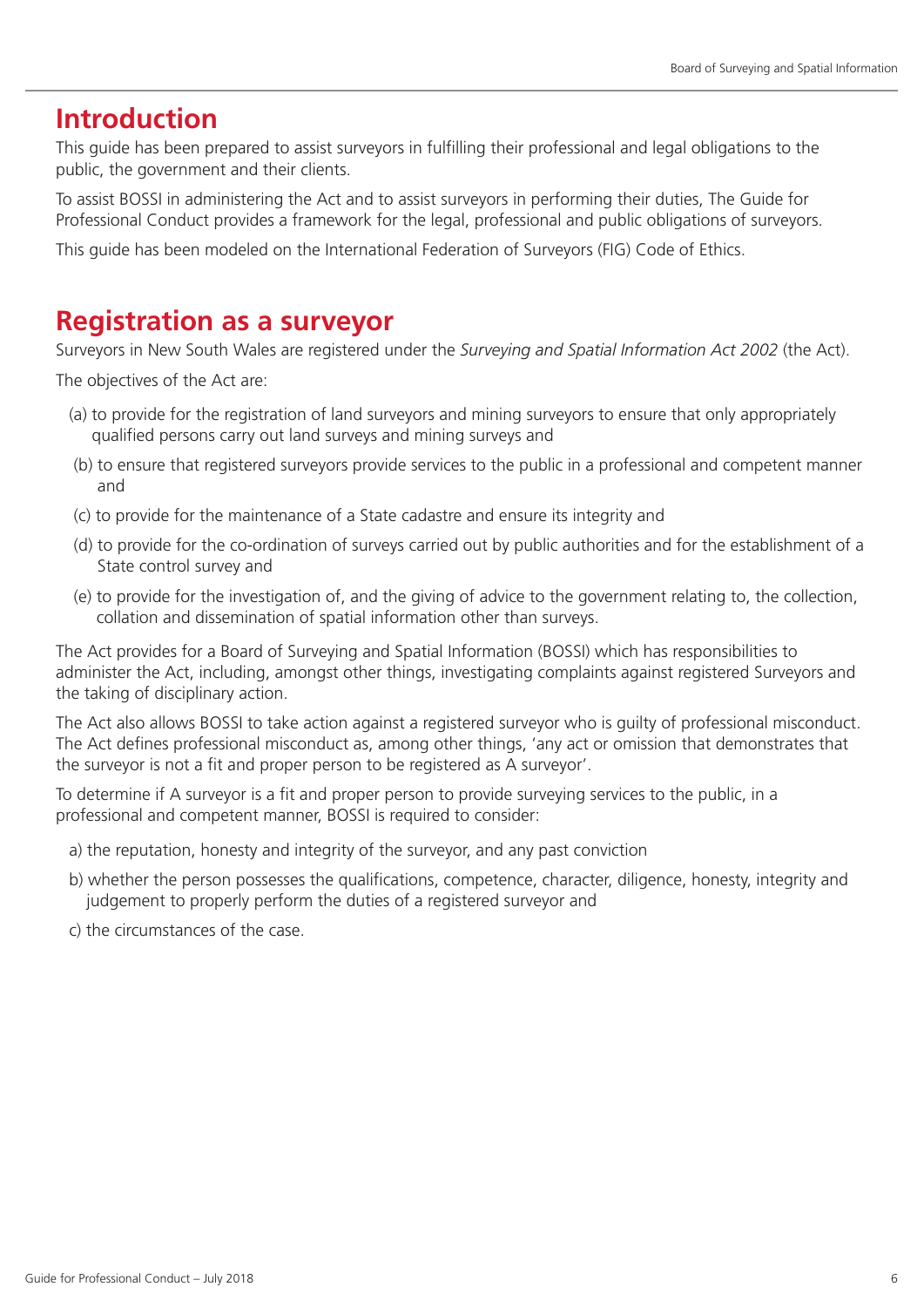## **The public interest**

- 1. The first duty of surveyors is normally to their clients or employers but as professionals they also have a duty to the public. Surveyors are fact finders and providers of opinions and advice. It is important that they are diligent, competent, impartial and of unquestionable integrity in ensuring that the information they provide is true and complete and that the opinions and advice that they give are of the highest quality.
- 2. The work of surveyors has cumulative and long term effects on future generations. Many of the functions of surveyors, even those performed for private clients, are by their nature functions that have a lasting impact on society. Most information becomes public information at some point in time and may be used for purposes other than those for which it was initially intended.

The information recorded by early surveyors and explorers has, for example, subsequently been used for the expansion of geographical knowledge and for land development. Similarly, land management systems designed for today create an environment in which future generations will live, work and play. The principles of sustainable development require surveyors to work as much for the future as for the present.

3. Clients, employers and the public must be confident that surveyors have exercised objectivity in arriving at their professional opinions. These obligations may sometimes appear to be in conflict with the obligations that surveyors owe to their clients, their employers and their peers. Surveyors have a duty to the truth, even when it may not be in the best interest of their clients or employers.